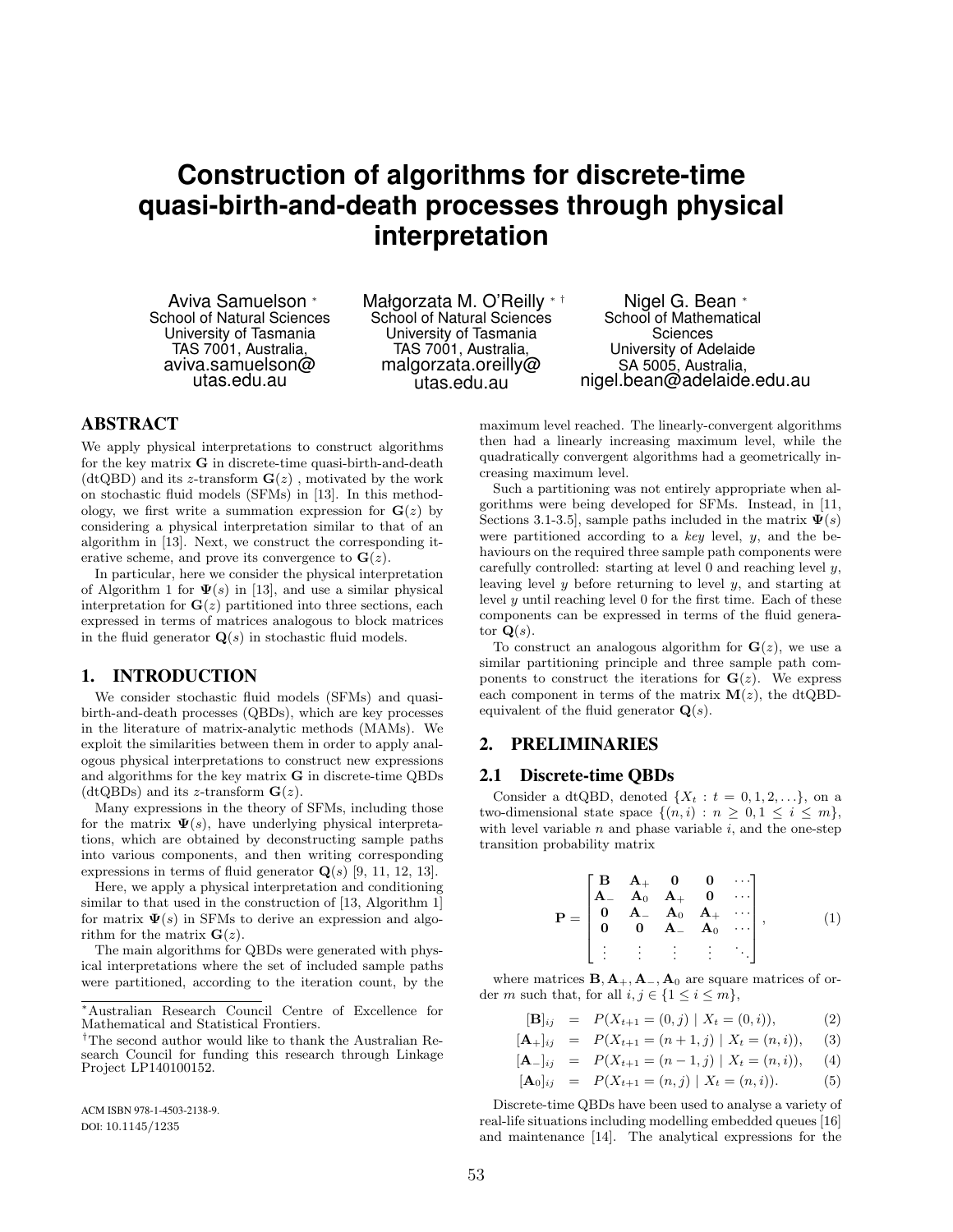key quantities in the transient and stationary analysis of this model have led to powerful algorithms. The derivations of both the analytic expressions and subsequent algorithms appear in [1, 6, 16].

We now define a key building block used in the construction of the algorithm in later sections.

DEFINITION 1. For complex number  $z$  inside the unit disk, let the matrices  $\mathbf{M}_{+}(z) = [M_{+ij}(z)]_{1 \leq i,j \leq m}$  and  $\mathbf{M}_{-}(z) =$  $[M_{-i,j}(z)]_{1\leq i,j\leq m}$  be given by

$$
M_{+}(z) = \sum_{n=0}^{\infty} (A_0 z)^n A_{+} z = (I - A_0 z)^{-1} A_{+} z,
$$
  

$$
M_{-}(z) = \sum_{n=0}^{\infty} (A_0 z)^n A_{-} z = (I - A_0 z)^{-1} A_{-} z.
$$

For an irreducible discrete-time QBD,  $(I - A_0 z)^{-1}$  exists [17].

The entry  $[\mathbf{M}_{+}(z)]_{ij}$  is the probability generating function (PGF) of the time taken for the process to reach level  $(n + 1)$ for the first time and do so in phase  $j$ , whilst avoiding level  $(n-1)$ , given the process starts in level  $n > 0$  in phase i at time zero.

The entry  $[M_-(z)]_{ij}$  is the PGF of the time taken for the process to reach level  $(n - 1)$  for the first time and do so in phase j, whilst avoiding level  $(n + 1)$ , given the process starts in level  $n > 0$  in phase i at time zero.

The particular quantity we consider in this paper is the matrix  $\mathbf{G}(z)$ . Before defining  $\mathbf{G}(z)$ , we define  $\tau$  as the time taken to first reach level  $(n-1)$ . Then the  $(i, j)$ -th entry of the matrix  $\mathbf{G}(z)$  is defined

$$
[\mathbf{G}(z)]_{ij} = E[z^{\tau} I\{\tau < \infty, X_{\tau} = (n-1, j)\}|X_0 = (n, i)], (6)
$$

where  $[\mathbf{G}(z)]_{ij}$  records the PGF of the time taken for the process to reach level  $n - 1$  for the first time and do so in phase  $j$ , given the process starts in level  $n$  at phase  $i$ . Note  $,I{\{\cdot\}}$  denotes the indicator function throughout the paper.

For  $0 \leq z \leq 1$ , the matrix  $\mathbf{G}(z)$  is the minimal nonnegative solution [17] to

$$
\mathbf{G}(z) = \mathbf{A}_{-}z + \mathbf{A}_0 z \mathbf{G}(z) + \mathbf{A}_{+} z (\mathbf{G}(z))^2.
$$
 (7)

Transforming this into a fixed-point equation by using the recommended iteration by Neuts [17], and then representing in terms of  $\mathbf{M}_+(z)$  and  $\mathbf{M}_-(z)$ , we get

$$
G(z) = M_{-}(z) + M_{+}(z) (G(z))^{2}
$$
 (8)

or 
$$
G(z) = (I - M_{+}(z)G(z))^{-1}M_{-}(z).
$$
 (9)

## 2.2 SFMs

Consider a SFM, denoted  $\{(\varphi(t), X(t)) : t \geq 0\}$ , with phase variable  $\varphi(t) \in \mathcal{S} = \{1, \ldots, n\}$  and level variable  $X(t)$ with lower bound at zero, such that:

- the phase process  $\{\varphi(t) : t \geq 0\}$  is an irreducible continuous-time Markov chain (CTMC) with state space S and generator  $\mathbf{T} = [T_{ij}]_{i,j \in \mathcal{S}},$
- the level variable  $X(t)$  changes at rate  $dX(t)/dt =$  $c_{\varphi(t)}$  at time t whenever  $X(t) > 0$ , and at rate max $\{c_{\varphi(t)}, 0\}$ whenever  $X(t) = 0$ .

SFMs have been used in the analysis of a variety of real-life situations, including telecommunications systems [19], risk assessment [7], power generation systems [10] and congestion control [18].

The stationary and transient analysis of SFMs and powerful algorithms for the numerical evaluations of various performance measures can be found in [2, 3, 4, 5, 11, 13, 20].

We now define the key building blocks in SFMs used in the construction of the algorithms in [10, 11, 12, 13, 21]. Let  $S_+ = \{i \in S : c_i > 0\}, S_- = \{i \in S : c_i < 0\}, S_0 =$  $\{i \in \mathcal{S} : c_i = 0\}$ . Block matrices  $\mathbf{Q}_{++}(s)$  and  $\mathbf{Q}_{--}(s)$  in the fluid generator  $\mathbf{Q}(s)$  introduced in [12] are analogous to the building blocks  $M_{+}(z)$  and  $M_{-}(z)$  in QBDs, respectively.

DEFINITION 2. For  $s \in \mathbb{C}$  with  $\mathbb{R}(s) \geq 0$ , let

$$
\mathbf{Q}(s) = \begin{bmatrix} \mathbf{Q}_{++}(s) & \mathbf{Q}_{+-}(s) \\ \mathbf{Q}_{-+}(s) & \mathbf{Q}_{--}(s) \end{bmatrix},
$$
(10)

where

$$
\begin{array}{ccl} \mathbf{Q}_{++}(s) & = & \mathbf{C}^{-1}_{+}[\mathbf{T}_{++} \;\; - \;\; s\mathbf{I} \;\; - \;\; \mathbf{T}_{+0}(\mathbf{T}_{00}-s\mathbf{I})^{-1}\mathbf{T}_{0+}],\\ \mathbf{Q}_{--}(s) & = & \mathbf{C}^{-1}_{-}[\mathbf{T}_{--} \;\; - \;\; s\mathbf{I} \;\; - \;\; \mathbf{T}_{-0}(\mathbf{T}_{00}-s\mathbf{I})^{-1}\mathbf{T}_{0-}],\\ \mathbf{Q}_{+-}(s) & = & \mathbf{C}^{-1}_{+}[\mathbf{T}_{+-} \;\; - \;\; \mathbf{T}_{+0}(\mathbf{T}_{00}-s\mathbf{I})^{-1}\mathbf{T}_{0-}],\\ \mathbf{Q}_{-+}(s) & = & \mathbf{C}^{-1}_{-}[\mathbf{T}_{-+} \;\; - \;\; \mathbf{T}_{-0}(\mathbf{T}_{00}-s\mathbf{I})^{-1}\mathbf{T}_{0+}]. \end{array}
$$

The physical interpretation is reliant on the following definitions of the in-out fluid  $h(t)$  and the first time for  $h(t)$  to hit some  $y > 0$ . For any  $t \geq 0$ , define the random variable

$$
h(t) = \int_{u=0}^{t} |c_{\varphi(u)}| du,
$$
\n(11)

interpreted as the total amount of fluid that has entered or exited the buffer  $X(\cdot)$  during the time interval  $[0, t]$ , and referred to as the *in-out fluid* [12] of the process  $X(\cdot)$ . Also, for any  $y > 0$ , define the random variable

$$
\omega(y) = \inf\{t > 0 : h(t) = y\},\tag{12}
$$

interpreted as the first time at which the in-out fluid of the process  $X(\cdot)$  reaches y.

Subsequently, the physical interpretation of  $[e^{\mathbf{Q}_{++}(s)y}]_{ij}$ as shown in [12] and extended in [21] is the Laplace-Stieltjes Transform (LST) of the distribution of time for the in-out fluid to reach y for the first time and do so when the process is in phase  $j \in S_+$  whilst avoiding phases in  $S-$ , given that the in-out fluid starts at 0 and the process starts in phase  $i \in S_+$ .

Further, let  $\theta(x) = \inf\{t > 0 : X(t) = x\}$  be the first passage time to level x. For  $i \in S_+$ ,  $j \in S_-$ , and  $s \in \mathbb{C}$ , where  $\mathbb{R}(s) \geq 0$ ,  $[\Psi(s)]_{ij}$  is given by the conditional expectation

$$
[\Psi(s)]_{ij} = E[e^{s\theta(x)}I\{\theta(x) < \infty, \varphi(\theta(x)) = j\}|X(0) = x, \varphi(0) = i].\tag{13}
$$

The physical interpretation of  $[\Psi(s)]_{ij}$  is the LST of the time taken for the process to hit level  $x$  for the first time and does so in phase  $j$ , given the process starts from level  $x$ whilst avoiding levels below x.

## 3. LOWEST-TROUGH ALGORITHM

We construct a lowest-trough algorithm (LT) for the matrix  $\mathbf{G}(z)$  by considering the physical interpretation of the sample path corresponding to Algorithm 1 for matrix  $\Psi(s)$ in [13]. Algorithm 1 partitions all relevant sample paths according to the lowest-trough observed in any sample path, corresponding to  $\Psi(s)$ , occurring at level y.

In this section, we first summarise Algorithm 1 in [13] by stating the iterative scheme, the integral equation equivalent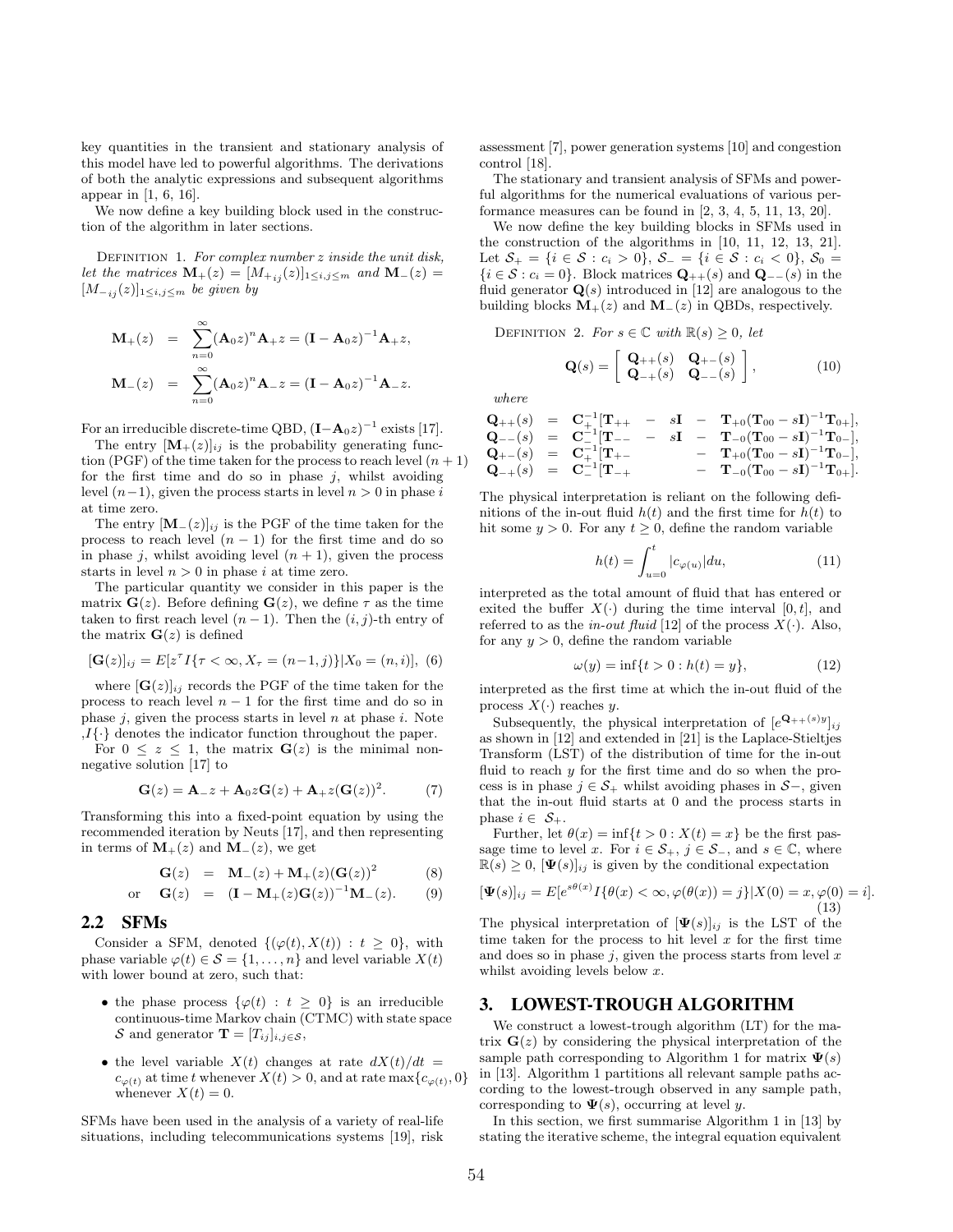to the iterative expression, and the physical interpretation of the expression. Next, we apply a similar physical interpretation to derive a summation equation for  $\mathbf{G}(z)$ . Further, we construct an iterative scheme resulting from that equation, denoting by  $\mathbf{G}_n^{LT}(z)$  the matrix calculated in the *n*-th iteration of the scheme. Finally, we let the corresponding algorithm be called the LT Algorithm, and prove its convergence to  $\mathbf{G}(z)$ .

## 3.1 Algorithm 1 for  $\Psi(s)$  in SFMs.

Algorithm 1 in [13] is based upon the following iterative scheme, which continues until an appropriate stopping criterion is met.

- 1. Let  $\Psi_0(s) = 0$ .
- 2. For  $n = 0, 1, 2, \ldots$ , let  $\Psi_{n+1}(s)$  be the unique solution to

$$
\mathbf{Q}_{++}(s)\Psi_{n+1}(s) + \Psi_{n+1}(s)\mathbf{Q}_{--}(s)
$$
  
=  $-\mathbf{Q}_{+-} - \Psi_n(s)\mathbf{Q}_{-+}(s)\Psi_n(s).$  (14)

For  $s \geq 0$ , the above iterative scheme converges to the minimal non-negative solution of the Riccati equation for  $\Psi(s)$  [11, 13].

As described in [13], equation (14) is equivalent to

$$
\Psi_{n+1}(s) = \int_{y=0}^{\infty} e^{\mathbf{Q}_{++}(s)y} (\mathbf{Q}_{+-}(s)) + \Psi_n(s) \mathbf{Q}_{-+}(s) \Psi_n(s)) e^{\mathbf{Q}_{--}(s)y} dy, (15)
$$

which has the following physical interpretation, after defining  $\Phi_n$  as the set of sample paths contributing to  $\Psi_n$ .

Each sample path contributing to  $[\Psi_{(n+1)}(s)]_{ij}$  has three stages outlined below and depicted in Figure 1.

- 1. Given the process starts at level 0 in phase  $i \in S_+$ , the process remains in some phases in  $S_+ \cup S_0$  until the process reaches level y in phase  $i_1 \in S_+$  whilst avoiding any transitions into  $S_-.$  The LST corresponding to this stage is  $[e^{\mathbf{Q}_{++}(s)y}]_{ii_1}$ .
- 2. Given the process starts at level y in phase  $i_1 \in S_+$ , the process:
	- Either makes a transition from phase  $i_1$  to  $i_2 \in S_+$ with instantaneous LST rate  $[\mathbf{Q}_{+-}(s)]_{i_1 i_2}$ .
	- Or, the process leaves level y in phase  $i_1 \in S_+$ , before returning to level y in some phase  $i_3 \in S_$ along a path in  $\Phi_n$  with LST  $[\Psi_n(s)]_{i_1 i_3}$ . Then the process makes a transition from phase  $i_3$  to phase  $i_4 \in \mathcal{S}_+$  with instantaneous LST rate  $[\mathbf{Q}_{-+}(s)]_{i_3i_4}.$

The process then leaves level y in phase  $i_4 \in \mathcal{S}_+,$ before returning to level  $y$  in some phase  $i_2$  along a path in  $\Phi_n$  with LST  $[\Psi_n(s)]_{i_4 i_2}$ .

The LST rate corresponding to this stage is  
\n
$$
([\mathbf{Q}_{+-}(s) + \Psi_n(s)\mathbf{Q}_{-+}(s)\Psi_n(s)]_{i_1i_2}).
$$

3. Given the process starts from level y in phase  $i_2 \in S_+$ the process remains in some phases in  $S_-\cup S_0$  until the process drains to level  $\theta$  and does so in phase  $j$ , whilst avoiding any transitions into  $S_{+}$ . The LST of the time taken to complete this stage is  $[e^{\mathbf{Q}_{--}(s)y}]_{i_2j}$ .

By integrating over all possible  $y$ , all possible sample paths are captured in (15).



Figure 1: A sample path for  $\Psi_{n+1}(s)$  from equation  $(15)$  for a particular y.

## 3.2 Lowest-trough algorithm for  $G(s)$  in dtQBDs

We now construct the LT Algorithm using a similar physical interpretation to that of Algorithm 1 in [13], as described in Section 3.1 above. Let  $\mathbf{G}_0(z) = 0$  and define  $\Omega_n^{LT}$ ,  $n \ge 0$ , as the set of sample paths contributing to  $\mathbf{G}_n(z)$ .

Suppose that the process starts from level  $1$  in phase  $i$ and first reaches level  $0$  in phase  $j$ . Then for each sample path contributing to  $\mathbf{G}_n(z)$  the following three stages must occur, also depicted in Figure 2.

- 1. Given the process starts at level 1 in phase  $i$ , the process reaches level  $k$  in some phase  $i_1$  without making a downwards transition. The PGF corresponding to this stage is  $[M_+(z)^{k-1}]_{ii_1}$ .
- 2. Given the process starts from level  $k$  in phase  $i_1$ , the process:
	- Either makes a transition to level  $(k-1)$  in phase  $i_2$ , without reaching leve  $(k+1)$ , with PGF  $[\mathbf{M}_{-}(z)]_{i_1 i_2}$ .
	- Or, the process first reaches level  $(k + 1)$  for the first time whilst avoiding level  $(k - 1)$ , and does so in some phase  $i_3$ . The corresponding PGF is  $[\mathbf{M}_{+}(z)]_{i_{1}i_{3}}.$

Next, given the process starts from level  $(k+1)$  in phase  $i_3$ , it reaches level  $k$  for the first time and does so in some phase  $i_4$  along a path  $\Omega_n^{LT}$ . The corresponding PGF is  $[\mathbf{G}_n(z)]_{i_3i_4}$ .

The process must repeat the above at least one more time ending at level  $k$  in some phase  $i_5$  under the same restrictions. The corresponding PGF is  $[\sum_{\ell=2}^{\infty} (\mathbf{M}_{+}(z)\mathbf{G}_{n}(z)))^{\ell}]_{i_1i_5}$ . Finally, the process makes a transition from level k in phase  $i_5$  to level  $(k-1)$  in phase  $i_2$ .

The PGF corresponding to this stage is  $[M_-(z) +$  $\sum_{\ell=2}^{\infty} (\mathbf{M}_{+}(z)\mathbf{G}_{n}(z)))^{\ell} \mathbf{M}_{-}(z)]_{i_{1}i_{2}}.$ 

3. Finally, given the process starts from level  $(k - 1)$  in phase  $i_2$ , the process first drains to level 0 in phase  $j$ without making an upwards transition. The PGF corresponding with this stage is  $[\mathbf{M}_{-}(z)^{k-1}]_{i_2j}$ .

By stages  $1-3$  above and partitioning on  $k \geq 1$ , we obtain the following expression,

$$
\mathbf{G}_{n+1}(z) = \sum_{k=1}^{\infty} \mathbf{M}_{+}(z)^{k-1} \left( \mathbf{I} + \sum_{\ell=2}^{\infty} (\mathbf{M}_{+}(z)\mathbf{G}_{n}(z)))^{\ell} \right) \mathbf{M}_{-}(s)^{k}
$$

$$
= \sum_{k=1}^{\infty} \mathbf{M}_{+}(z)^{k-1} ((\mathbf{I} - \mathbf{M}_{+}(z)\mathbf{G}_{n}(z)))^{-1}
$$

$$
- \mathbf{M}_{+}(z)\mathbf{G}_{n}(z))\mathbf{M}_{-}(z)^{k}.
$$
(16)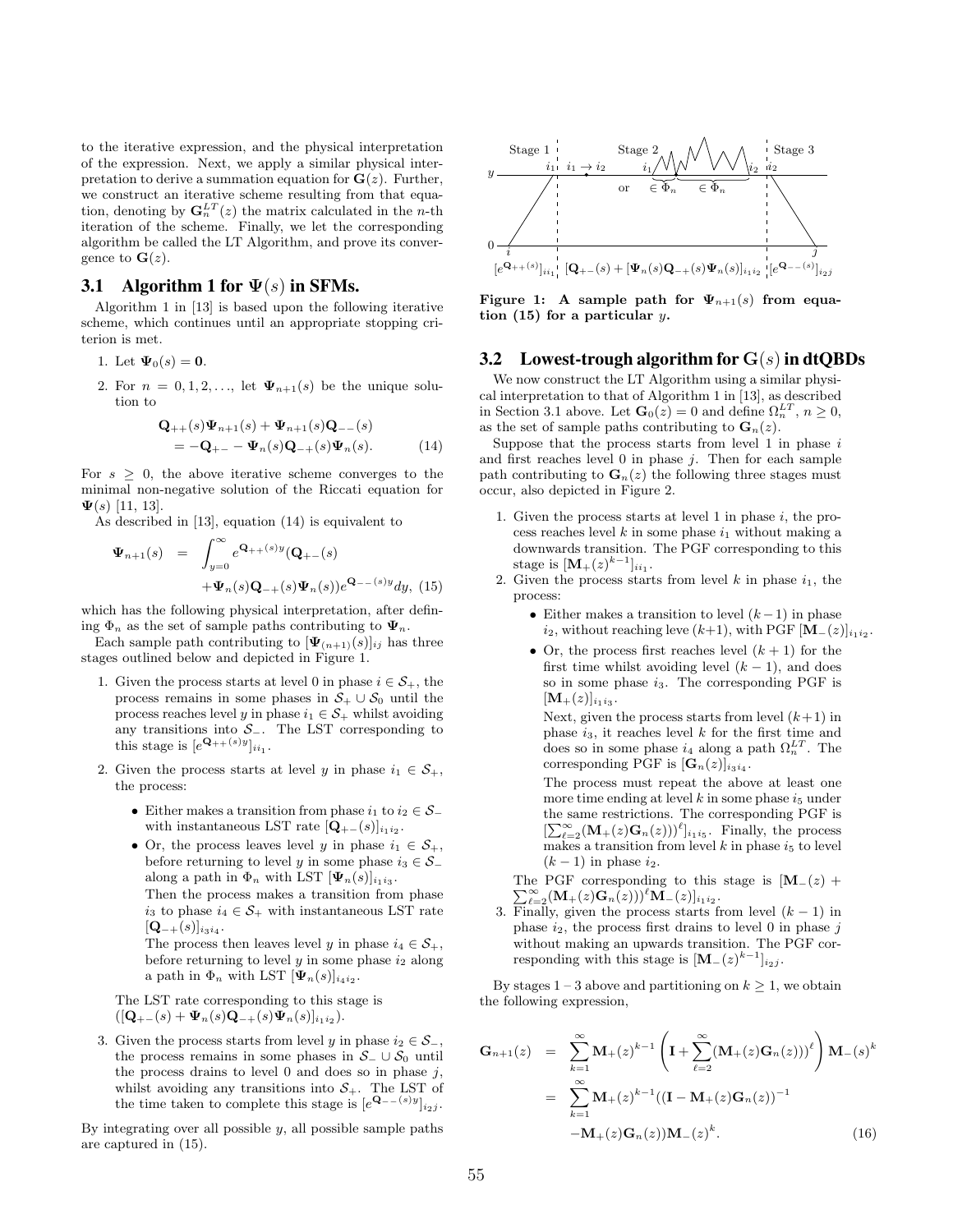

Figure 2: A sample path for  $\mathbf{G}^{LT}_{n+1}(z)$  from equation (16) for a particular  $k$ .

We use [15, Theorem 3] below, where  $\rho(\cdot)$  represents the spectral radius of a given matrix.

Lemma 1. Equation

$$
\mathbf{X} = \mathbf{A} \mathbf{X} \mathbf{B} + \mathbf{C}, \tag{17}
$$

for appropriately sized matrices  $A, B$  and  $C$ , has the unique solution given by

$$
\mathbf{X} = \sum_{k=0}^{\infty} \mathbf{A}^k \mathbf{C} \mathbf{B}^k
$$
 (18)

if and only if  $\rho(\mathbf{A})\rho(\mathbf{B}) < 1$ .

gence to  $\mathbf{G}(z)$ .

After applying Lemma 1, we express equation (16) as the iterative scheme

$$
\mathbf{G}_0^{LT}(z) = \mathbf{0},\tag{19}
$$

$$
\mathbf{G}_{n+1}^{LT}(z) - \mathbf{M}_{+}(z)\mathbf{G}_{n+1}^{LT}(z)\mathbf{M}_{-}(z)
$$
\n
$$
= \left( (\mathbf{I} - \mathbf{M}_{+}(z)\mathbf{G}_{n}^{LT}(z))^{-1} - \mathbf{M}_{+}(z)\mathbf{G}_{n}^{LT}(z) \right) \mathbf{M}_{-}(z),
$$
\n(20)

to construct the LT Algorithm and then show its conver-

LEMMA 2. 
$$
\mathbf{G}_n^{LT}(z)
$$
 converges to  $\mathbf{G}(z)$  as  $n \to \infty$ .

**Proof:** Firstly, let  $\Omega$  be the set of sample paths that contribute to  $\mathbf{G}(z)$  and recall that  $\Omega_n^{LT}$  is the set of sample paths that contribute to the *n*-th iteration of  $\mathbf{G}_n^{LT}(z)$ . The physical interpretation of  $\mathbf{G}_n^{LT}(z)$  is the PGF of the time taken to traverse paths in  $\Omega_n^{LT} \subseteq \Omega$ , and so  $0 \leq \mathbf{G}_n^{LT}(z) \leq \mathbf{G}(z)$ .<br>Now, from the physical interpretation, for all *n*, the sam-

ple paths contributing to  $\mathbf{G}_n^{LT}(z)$ ,  $\Omega_n^{LT}$  must also contribute to  $\mathbf{G}(z)$ , that is  $\Omega_n^{LT} \subseteq \Omega$ . Now, consider an arbitrary sample path in  $\Omega$ . That path must either have a single peak at some level  $k \geq 1$  or a minimum trough at some level k. As such that path is counted by the *n*-th iteration of  $\Omega_n^{LT}$  for all  $n$  sufficiently large to allow for the necessary sample path components. Since the sample path was chosen arbitrarily, then all sample paths in  $\Omega$  are contained within  $\Omega_n^{LT}$  for some *n*. The result follows.

### 4. NUMERICAL EXAMPLE

Consider the six-phase dtQBD version of Example 1 in [8], with

|  | $\Gamma$ 0.0151 0.3021 |        |        |        |        |        |  |
|--|------------------------|--------|--------|--------|--------|--------|--|
|  | $\theta$               | 0.0151 | 0.3021 |        |        |        |  |
|  | O                      |        | 0.0151 |        |        |        |  |
|  |                        |        |        | 0.0151 | 0.3021 |        |  |
|  |                        |        |        |        | 0.0151 |        |  |
|  |                        |        |        |        |        | 0.0151 |  |
|  |                        |        |        |        |        |        |  |

| <b>Algorithm 1</b> LT Algorithm for calculating $\mathbf{G}(z)$ |  |  |  |  |  |
|-----------------------------------------------------------------|--|--|--|--|--|
|-----------------------------------------------------------------|--|--|--|--|--|

Input:  $A_-, A_0, A_+$ Set a real  $\epsilon > 0$ ,  $z \in Re > 0$ . Set:  ${\bf M}_{+}(z) = ({\bf I} - {\bf A}_0 z)^{-1} {\bf A}_{+} z,$  ${\bf M}_{-}(z) = ({\bf I} - {\bf A}_0 z)^{-1} {\bf A}_{-} z$ , and  $\mathbf{G}_n^{LT}(z)=\mathbf{0}.$ while  $||\mathbf{G}_{n+1}^{LT}(z) - \mathbf{G}_n^{LT}(z)||_{\infty} > \epsilon$  do Compute:  $C = ((\mathbf{I} - \mathbf{M}_+(z)\mathbf{G}_n^{LT}(z))^{-1} - \mathbf{M}_+(z)\mathbf{G}_n^{LT}(z))\mathbf{M}_-(z)$ Solve:  $X - M_{+}(z) X M_{-}(z) = C$ Set:  $\mathbf{G}_n^{LT}(z)=X$ end while Output:  $\mathbf{G}(z) \approx \mathbf{G}_n^{LT}(z)$ 

#### Work Count:

One matrix inversion, two matrix products, and solving the Sylvester equation, for approximately  $61m^3$  floating point operations per iteration.

$$
\mathbf{A}_0 = \begin{bmatrix} 0.6344 & 0.0302 & 0 & 0 & 0 & 0 \\ 0.0302 & 0.6042 & 0.0302 & 0 & 0 & 0 \\ 0 & 0.0302 & 0 & 0.0302 & 0 & 0 \\ 0 & 0 & 0.0302 & 0.6042 & 0.0302 & 0 \\ 0 & 0 & 0 & 0.0302 & 0 & 0.0302 \\ 0 & 0 & 0 & 0 & 0.0302 & 0.0302 \end{bmatrix},
$$
\n(22)

and

|  | Г0.0181          |        |        |        |                  |        |  |
|--|------------------|--------|--------|--------|------------------|--------|--|
|  |                  | 0.0181 |        |        |                  |        |  |
|  |                  |        | 0.0181 | 0.9063 |                  |        |  |
|  |                  |        |        | 0.0181 |                  |        |  |
|  |                  |        |        |        | 0.0181           | 0.9063 |  |
|  | $ 0.9063\rangle$ |        |        |        | $\left( \right)$ | 0.0181 |  |
|  |                  |        |        |        |                  | 23     |  |

We set the stopping criterion to  $\epsilon = 10^{-12}$ .

The algorithm achieved the desired precision in the production of the matrix

|  | $\mathbf{G} = \left[ \begin{matrix} 0.7831 & 0.0149 & 0.0016 & 0.1084 & 0.0015 & 0.0905 \\ 0.6538 & 0.0492 & 0.0030 & 0.1889 & 0.0018 & 0.1033 \\ 0.0533 & 0.0016 & 0.0183 & 0.9180 & 0.0002 & 0.0087 \\ 0.7426 & 0.0015 & 0.0016 & 0.1270 & 0.0022 & 0.1252 \\ 0.0650 & 0.00$ |  |  |
|--|--------------------------------------------------------------------------------------------------------------------------------------------------------------------------------------------------------------------------------------------------------------------------------|--|--|
|  |                                                                                                                                                                                                                                                                                |  |  |
|  |                                                                                                                                                                                                                                                                                |  |  |

LT algorithm converges in 60 iterations with an average time of 0.015 seconds on a Dell OptiPlex 7450 AIO.

## 5. CONCLUSION

We constructed a linearly-convergent lowest-trough algorithm for  $\mathbf{G}(z)$  by applying physical interpretation analogous to that of Algorithm 1 for  $\Psi(s)$  in [13].

Future work includes using similar methodology to construct further algorithms through their physical interpretation. That is, we partition sample paths according to some key level  $k$ , derive the corresponding iterative schemes, and numerically compare them with the existing algorithms.

#### 6. REFERENCES